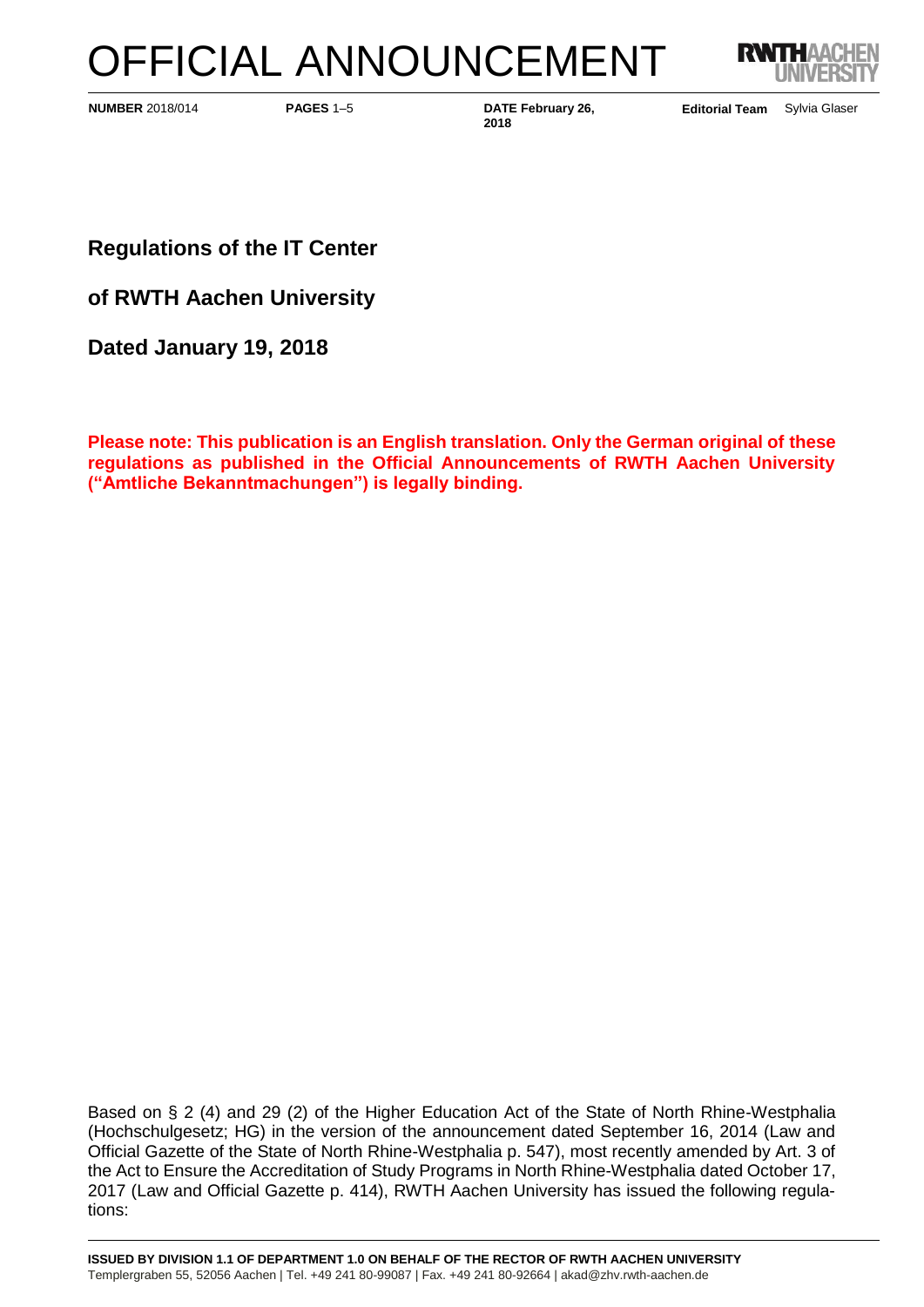# **Contents**

# **Preamble**

- § 1 Legal Position
- § 2 Tasks of the IT Center
- § 3 Management and Control of the IT Center
- § 4 Use of IT Services
- § 5 Entry Into Force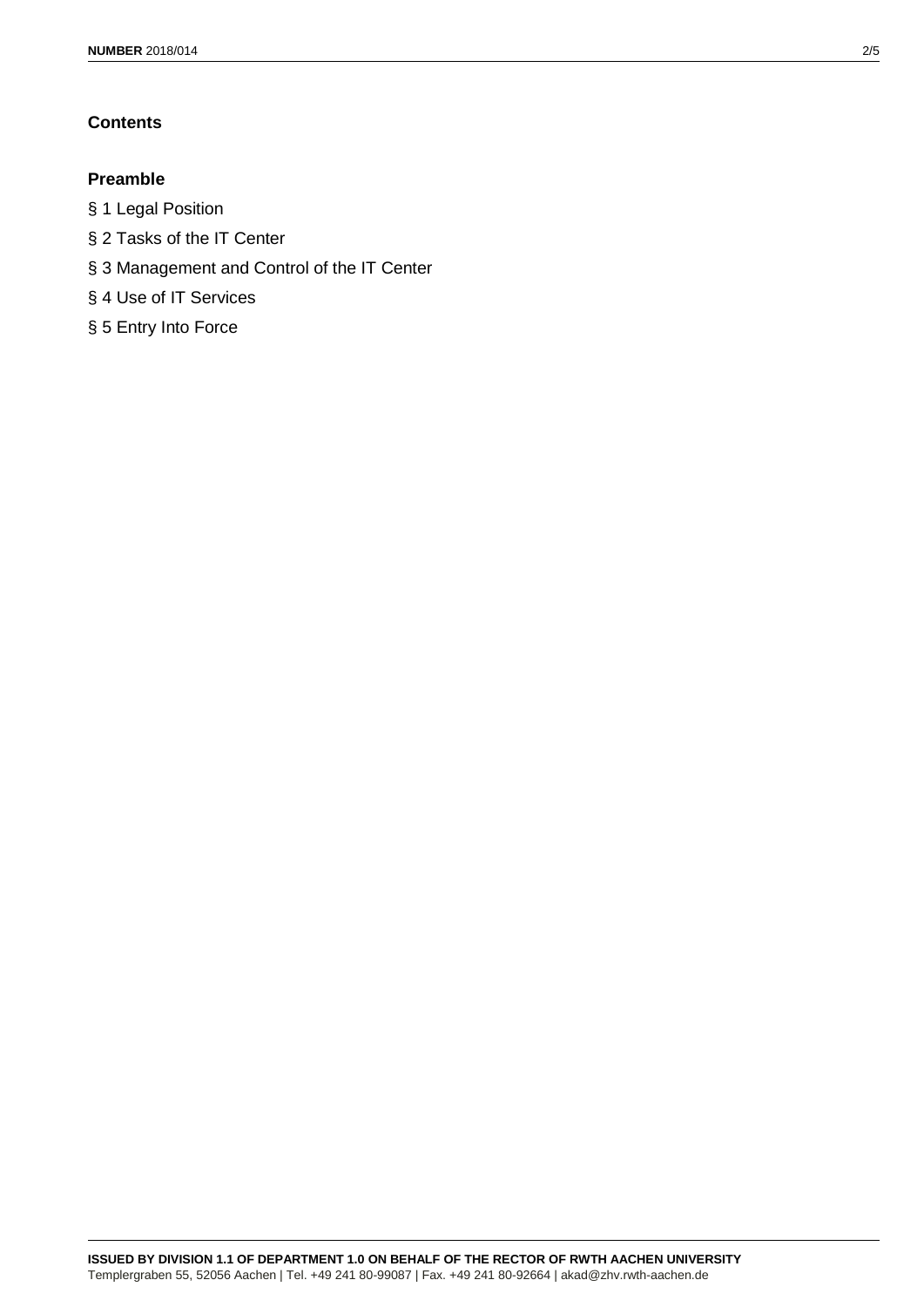## **Preamble**

As a central institution and service provider of information technology, the RWTH IT Center plays an important role in the overall strategy of the University. In order to fulfill this role, the IT Center must be a leading information technology institution in the international university landscape, actively cooperating with partners in research, teaching and learning, and industry. The IT Center plays a leading role in the formulation and implementation of the IT Strategy of RWTH and thus supports the University by providing customer-oriented IT services. The goal of the IT Center is the future-oriented design of RWTH's core processes through innovative IT in close cooperation with the partners and users in teaching and learning, research, and administration. Through independent research, training, and education in the environment of a competent IT service provider, the IT Center is an innovative partner.

In this role, the IT Center acts in a quality-assured, transparent, sustainable, and resource-saving manner.

# **§ 1 Legal Position**

The IT Center of RWTH Aachen University is a central operating unit within the meaning of § 29 Para. 2 Sentence 1 HG.

### **§ 2 Tasks of the IT Center**

- (1) The IT Center of RWTH supports studies, teaching and learning, and research at RWTH. The tasks include the planning, provision, and economic and quality-assured operation of IT infrastructures and services in line with the requirements, as well as the analysis and design of the processes supported by IT
	- a. to support the core processes in studies, research, teaching and learning, and administration,
	- b. for technical-scientific high-performance computing and visualization,
	- c. for communication, for the provision of all data and communication networks of RWTH,
	- d. for computer use and data management,
	- e. for campus management, student lifecycle management, e-learning, and learning management systems,
	- f. to manage the identity lifecycle for employees and students
	- g. as information infrastructures to support research processes (e.g. research data management, e-science),
	- h. to advise users regarding the use of IT systems and IT software applications,
	- i. to support and qualify users in the use of IT systems and IT software applications, and
	- j. to support the training processes and the education of people in professional fields of IT together with the Vocation Training Division of RWTH.
- (2) The IT Center and RWTH institutions in research, teaching and learning, and administration are mutually committed to the goal of using and integrating central IT infrastructures and services and processes based on them. To this end, the IT Center regularly consults with the Steering Committee for the IT Center.
- (3) The IT Center works together with the other IT service providers of RWTH in a cooperative manner. The IT Center may delegate tasks in certain areas. To this end, it shall reach agreement with the bodies assuming the tasks.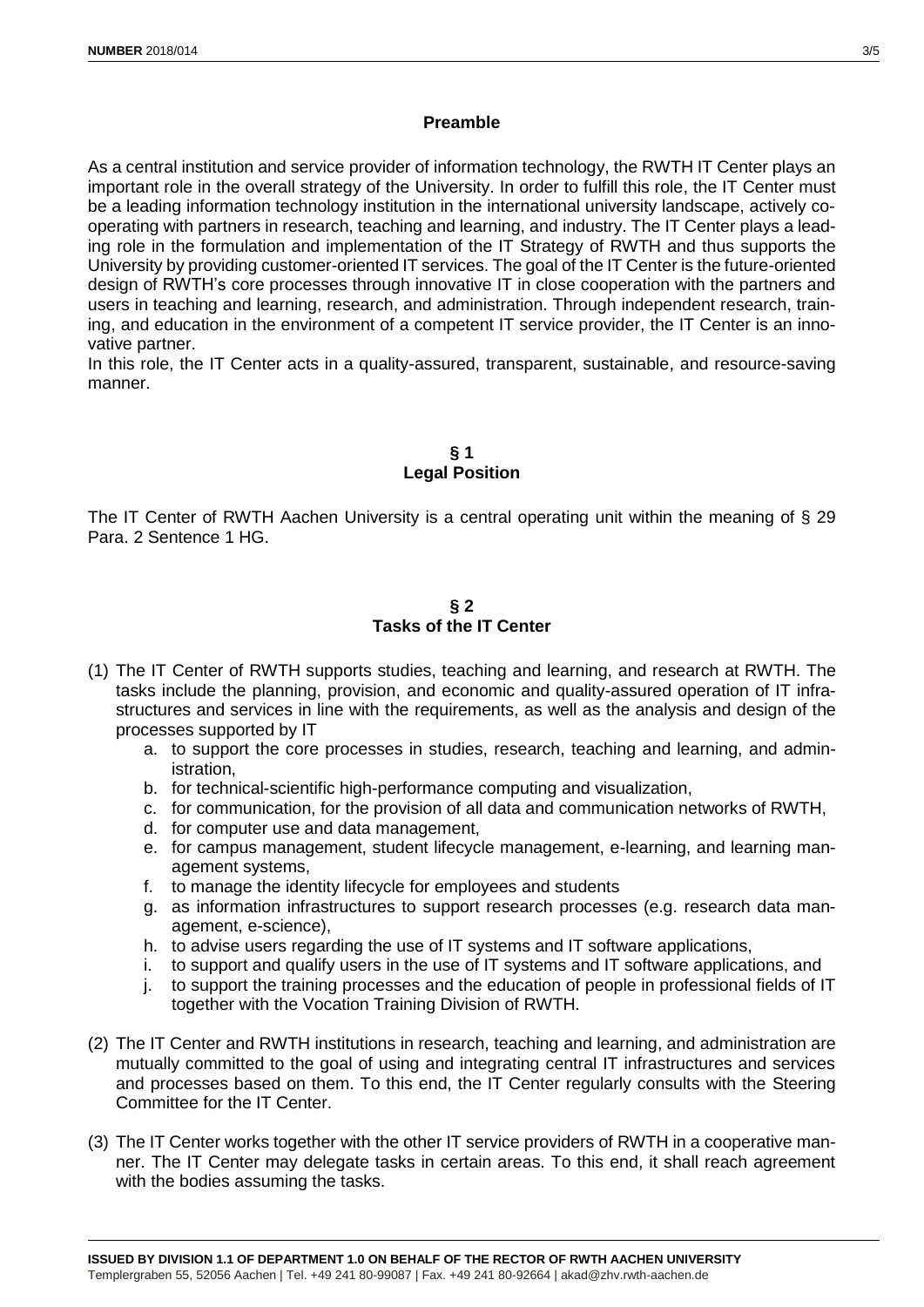- (4) The IT Center cooperates with partners regionally and supra-regionally for the purpose of fulfilling its tasks.
- (5) The IT Center proactively acquires supplementary funds from research funding for central IT infrastructures, services, and processes. The IT Center supports the institutions of RWTH Aachen University – in research, teaching and learning, and administration – in the acquisition of third-party funding and the implementation of third-party projects with IT infrastructures and services.
- (6) The IT Center supports the IT Security Officer(s) elected by the CIO Advisory Board in the development and implementation of the IT security strategy and the associated security processes and implements these in their area of responsibility.

### **§ 3 Management and Control of the IT Center**

- (1) The IT Center is headed by a full-time director who is appointed by the Rector.
- (2) The director is selected by the Rectorate from the group of University instructors at RWTH Aachen University. The director is responsible for the fulfillment of the IT Center's tasks. Pursuant to § 29 Para. 3 HG, they are responsible for deciding on the deployment of the institution's staff and the appropriate use of the funds allocated by the Rectorate.
- (3) The Rectorate shall set up a steering committee to advise the director of the IT Center on matters of principle. Further details are laid down in the valid version of the Regulations for the Establishment of Scientific Institutions and Operating Units of RWTH Aachen University.
- (4) The IT Center is involved in the preparation of strategic decisions of the University management in the area of information technology through its participation in the CIO Advisory Board.

## **§ 4 Use of IT Services**

- (1) IT infrastructures and services of the IT Center may be used by members and affiliates within the meaning of § 9 HG NRW and the Basic Regulations of RWTH Aachen University. The use by members and affiliates of RWTH Aachen University and other users is governed by the User Regulations for Central IT Systems of RWTH Aachen University.
- (2) The services of the IT Center are described in the service catalog, which is regularly updated and made available to users. In the service catalog, statements are made in particular on the scope of services, on responsibilities, and on questions of the type of service (basic service, additional services).
- (3) The IT Center can provide services for external institutions and for external users.
- (4) Regulations for the use and usage of services of the IT Center can be made on the basis of the User Regulations for Central IT Systems of RWTH Aachen University in the form of usage regulations by the director after consultation with the Steering Committee for the IT Center.
- (5) The IT Center offers a free basic service for members and affiliates of RWTH according to its service catalog. The service catalog is determined by the IT Center after consultation with the